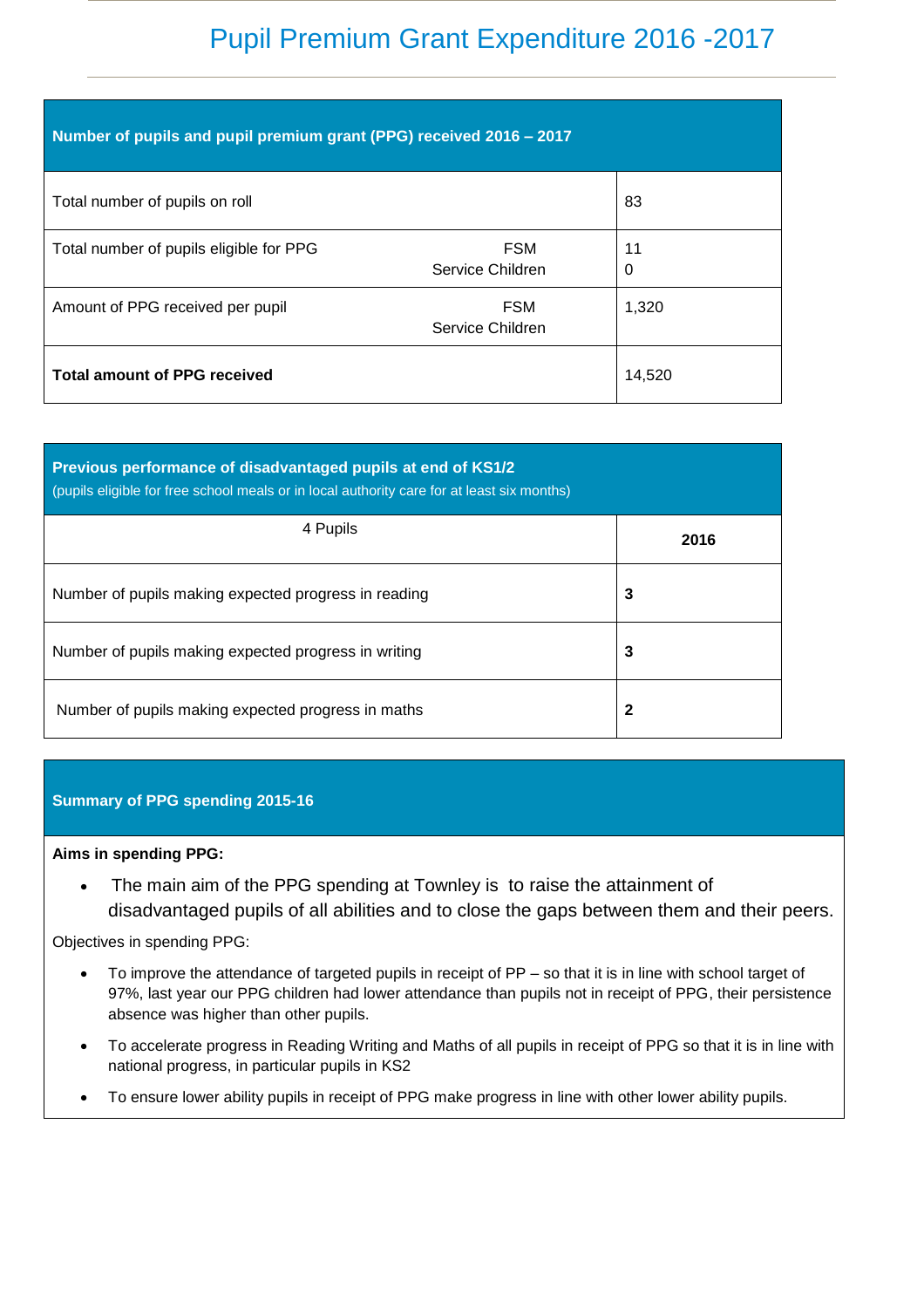$\bullet$ 

# **Record of PPG spending by item/project**

| Item/project                                                                                                                                                     | <b>Cost</b> | <b>Objective</b>                                                                                                                                                                | <b>Outcome</b>                                                                                                                                                                                                                                                                                                                         |
|------------------------------------------------------------------------------------------------------------------------------------------------------------------|-------------|---------------------------------------------------------------------------------------------------------------------------------------------------------------------------------|----------------------------------------------------------------------------------------------------------------------------------------------------------------------------------------------------------------------------------------------------------------------------------------------------------------------------------------|
| <b>Subsidised Start Active</b><br>club before school<br>daily.                                                                                                   | £1440.00    | To encourage good<br>attendance at school.                                                                                                                                      | Attendance of targeted pupils has<br>improved, parents have also been able<br>to return to work.                                                                                                                                                                                                                                       |
| Free lunchtime sports<br>clubs to support<br>behaviour and<br>skill/interests of boys<br>in receipt of PPG                                                       | £1800       | To reduce incidents of bad<br>behaviour during lunchtimes<br>of boys in receipt of PPG<br>ensuring they are in the best<br>possible place to start lessons<br>in the afternoon. | Behaviour at lunchtime has improved,<br>teachers report behaviour of target<br>children is better in the afternoon.<br>Generally behaviour is reported to be<br>better at lunchtime, when competitive<br>games are not used.                                                                                                           |
| To provide additional<br>school uniform, PE kit<br>and footwear for<br>targeted pupils in<br>receipt of PPG.                                                     | £100        | To ensure pupils in receipt of<br>PPG are ready to learn and<br>prepared for lessons.                                                                                           | Targeted children are able to join in<br>every lesson and their behaviour has<br>improved in the lesson before PE.                                                                                                                                                                                                                     |
| Additional tuition for<br>year 6 children in<br>receipt of PPG with a<br>teacher.                                                                                | £1,800      | To accelerate progress in<br>Reading, Writing and Maths<br>of year 6 pupils in receipt of<br>PPG so that it is in line with<br>national progress.                               | Results at the ned of KS2 were not good<br>enough.                                                                                                                                                                                                                                                                                     |
| Interventions targeted<br>at pupils in receipt of<br><b>PPG</b>                                                                                                  | £2000       | To ensure that progress of<br>pupils in receipt of PPG is<br>accelerated.                                                                                                       | 2 out of 3 PPG children achieved GLD in<br>EYFS.<br>All Y1 PPG children passed the phonics<br>screen check.<br>1 of the 2 PPG children achieved the<br>expected level, in reading, writing and<br>maths.                                                                                                                               |
| <b>Additional reading</b><br>materials for children<br>working at greater<br>depth in reading.                                                                   | £100        | To ensure that more able<br>children in lower KS2 are able<br>to maintain accelerated<br>progress in reading.                                                                   | <b>Accelerated Reading test results</b><br>demonstrate that the targeted children<br>have maintained their reading results in<br>year 3.                                                                                                                                                                                               |
| Additional TA support<br>in class 3 to run<br>interventions listed<br>and to provide<br>additional support to<br>pupils in receipt of PPG<br>during lesson time. | £4800       | To ensure that progress of<br>pupils in receipt of PPG is<br>accelerated.                                                                                                       | Project Code X, behaviour support, pre-<br>teaching of English and maths, cued-<br>spelling and SPAG interventions have all<br>happened in Class 3. However in spite of<br>this results in tests at the end of Y6<br>were not good enough. However all<br>nine children have made successful<br>transition to their secondary schools. |
| To subsidise the cost of<br>school trips for<br>children in receipt of                                                                                           | £500        | To develop the confidence<br>and independence of pupils in<br>receipt of the PPG.                                                                                               | All PPG children have been on the<br>school trips this year. This has ensured<br>they have had the same opportunities<br>as their peers.                                                                                                                                                                                               |